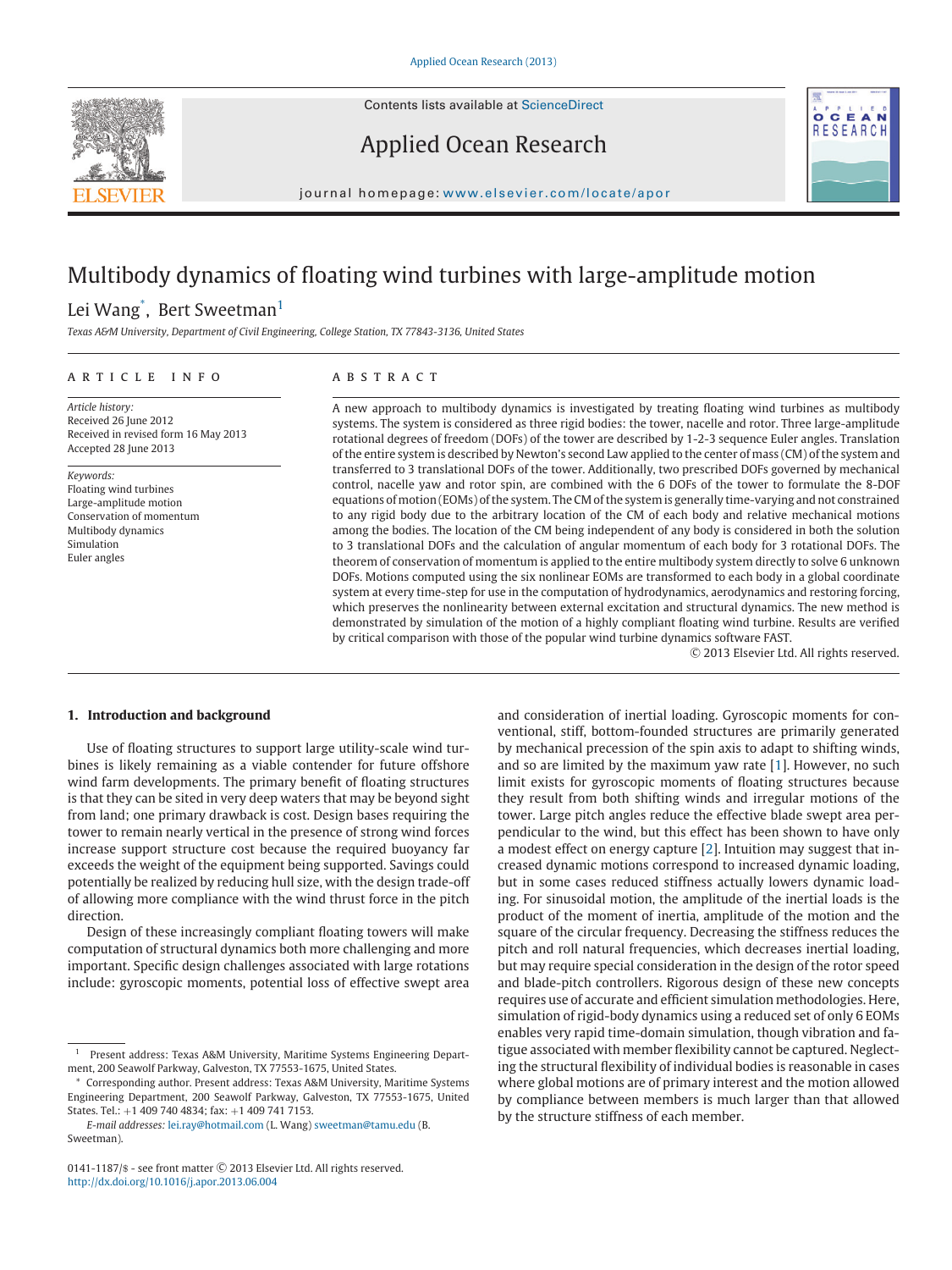Multibody system analysis can be used to simulate a complex system made up of rigid bodies connected by mechanical joints. A compliant floating wind turbine system can be considered as a multibody system including tower, rotor, nacelle and other moving parts, which are mechanically connected by the yaw bearing, hub, etc. One conventional analytical method to simulate the dynamics motions of such a system is the Newton–Euler (NE) equations or Euler–Lagrange (EL) equations [\[3\]](#page-9-0). The NE equations are usually established by separating the free-body diagrams of each rigid body in the system. For example, Featherstone [\[4\]](#page-9-0) applies various NE algorithms to a rigid-body system with a floating base body. Dynamics of robots are systematically solved by Mason using NE method [\[5\]](#page-9-0). Stoneking [\[6\]](#page-9-0) presents the derivation of the exact nonlinear dynamic equations of motion for a multibody spacecraft connected by spherical gimbal joints. Of special relevance to this work, Matsukuma and Utsunomiya [\[7\]](#page-9-0) employ NE equations combined with constraint conditions associated with the joints between rigid bodies to analyze the dynamic response of a 2-MW downwind turbine mounted on a spar-type floating platform for pitch amplitudes up to around 10 degrees in steady wind, but no waves, and conclude that the platform motions are meaningfully influenced by gyro moments associated with rotor rotation. The EL equations apply energy methods to establish equations of motion for generalized degrees of freedom. Overall, the commonly used NE method computes the internal forcing between rigid bodies, and is excellent for the applications in which internal forces are the primary concern. However, for simulation of general motion of a system, these internal forces are not needed and impose an unnecessary computational burden. The EL method is efficient for the solution of motion if internal forces are not needed, but the necessary derivation of partial derivatives of energy about related generalized DOFs can be laborious. Both the NE and EL methods require solution of a number of coupled equations equal to that of DOFs. The number of equations of the NE method is six times the number of rigid bodies within the system; the number of equations for the EL method is just that of the generalized DOFs, which is generally much greater than six. One alternative is Kane's method, which combines the advantages of both the NE and EL methods. Kane's method is employed in the well-recognized wind turbine dynamics analysis software, the NREL FAST aero-elastic simulator [\[8,9\]](#page-9-0). FAST is highly developed and well recognized, and includes the option of computing hydrodynamic radiation-diffraction analysis package WAMIT [\[10\]](#page-9-0). WAMIT relies on small-amplitude assumptions including the conventional assumptions in radiation-diffraction theory, one of which is computation of hydrostatic restoring forces with the floating body at a fixed position. The solution technique in FAST is consistent with these wave-force calculation assumptions. Subsequently, large-amplitude motions exceed present capabilities of FAST, which is limited to platform rotation of less than 20◦. Kane's method is based on virtual work theory, so the flexible members can be directly included, but it also requires solving a large number of coupled differential EOMs.

A new alternative to both Kane's method and to FAST was developed by Wang and Sweetman [\[11\]](#page-9-0), in which the EOMs are established by applying the conservation of momentum to the floating wind turbine system directly. The work presented here is a significant generalization of earlier work, while still maintaining its main advantages. In that prior work, only 6 equations are needed to describe the general motion of the 2-body system with the relative motions of nacelle yaw and rotor spin: three equations for the position of the CM of the system and another three for the large-amplitude rotation of the tower (base body). The core of the method is to calculate the angular momentum of each rigid body and sum them in a unified translating-rotating coordinate system to obtain the total angular momentum of the entire system, the derivative of which is equal to the sum of externally applied moments. One key advantage is that only six EOMs are needed regardless of how many DOFs the system has. The method directly applies the known interactions between mechanical components, i.e. nacelle yaw and rotor spin. Mechanical systems with known kinematic relationships between components are common, especially in rotating machinery. Thus, the methodology is broadly applicable to various types of interconnected dynamic mechanical systems.

In that prior work, the 2-body system was configured with the CM of the nacelle centered above the axis of the tower, such that the CM of the system remained at a fixed point on the tower axis, regardless of nacelle yaw. However, the CM of each body may be arbitrarily located, and relative motion among bodies generally changes the CM of a multibody system. Modern turbines are generally configured with the CM of the rotor-nacelle-assembly upwind of the centerline of the tower. Subsequently, the CM of the floating wind turbine system changes as the nacelle yaws relative to the tower. The theoretical developments presented here enable the application of the method to more realistic configurations. Application of the conservation of both the linear and angular momentum to the system enables solution for the CM of the entire system, but not for any body within the system, so the spatial relation between the CM of the system and that of each rigid body must be considered to find the motion of each body in space. The computation of the nonlinear mooring restoring forcing also requires determination of the motion of individual bodies at each time step. Additionally, velocities of each body must be determined because they directly affect the wind and wave forcing on the floating wind turbine. The computation of these aero- and hydrodynamic forces includes the motion of the body through the fluid. These motions are determined using a systems of transformation matrices that cascade between the various coordinate systems such that the full nonlinear coupling between external excitation and large-amplitude motion of the wind turbine system is preserved. Writing the EOMs about the CM of the system also decouples the translational and rotational inertial forcing, which facilitates numerical integration of the EOMs.

## **2. Coordinate systems**

The implementation of the new method first requires the selection of a set of coordinates to unequivocally define the motion within the multibody system for use in derivation of the EOMs; coordinate selection is based on first selecting proper coordinate systems. Three rigid bodies in the system are the tower, nacelle and rotor. The tower includes the buoyant hull and is the complete structure supporting the topsides facility. The nacelle is the non-spinning part of the topsides; the rotor is the spinning part of the topsides, including the hub and blades. The rotor spin velocity is defined relative to the nacelle, and the combined nacelle and rotor mechanically yaws relative to the tower. There are two global earth-fixed coordinate systems, plus three bodyfixed coordinate systems attached to each of the three bodies, plus one system-fixed coordinate system.

[Fig.](#page-2-0) 1 shows both the  $(X, Y, Z)$  and the  $(X_M, Y_M, Z_M)$  systems, which are earth-fixed global coordinate systems with the origin located at the CM of the undisplaced tower and the still water level respectively. The  $(x_t, y_t, z_t)$ ,  $(x_n, y_n, z_n)$  and  $(x_r, y_r, z_r)$  coordinate systems are body fixed and originate at the instantaneous CM of the tower, nacelle and rotor, respectively. There is also a coordinate system for the entire system,  $(x_s, y_s, z_s)$ . This system-fixed  $(x_s, y_s, z_s)$  is parallel to  $(x_t, y_t, z_s)$  $z<sub>t</sub>$ ) and originates at the non-constraint CM of the entire system, the instantaneous change of which depends on the location of the CM of each body relative to the joints and on relative motion among the bodies.

The (*X*, *Y*, *Z*) system is used for the application of Newton's second Law. The  $(X_M, Y_M, Z_M)$  system is not used in calculations and is defined only to enable comparison of simulation results with those of FAST, in which the reference point is usually prescribed to be on the still water level. The body-fixed coordinate systems, (*xt*, *yt*, *zt*), (*xn*, *yn*, *zn*) and (*xr*, *yr*, *zr*), are generally selected to be on the principal axes of inertia in order to simplify the calculation of angular momentum of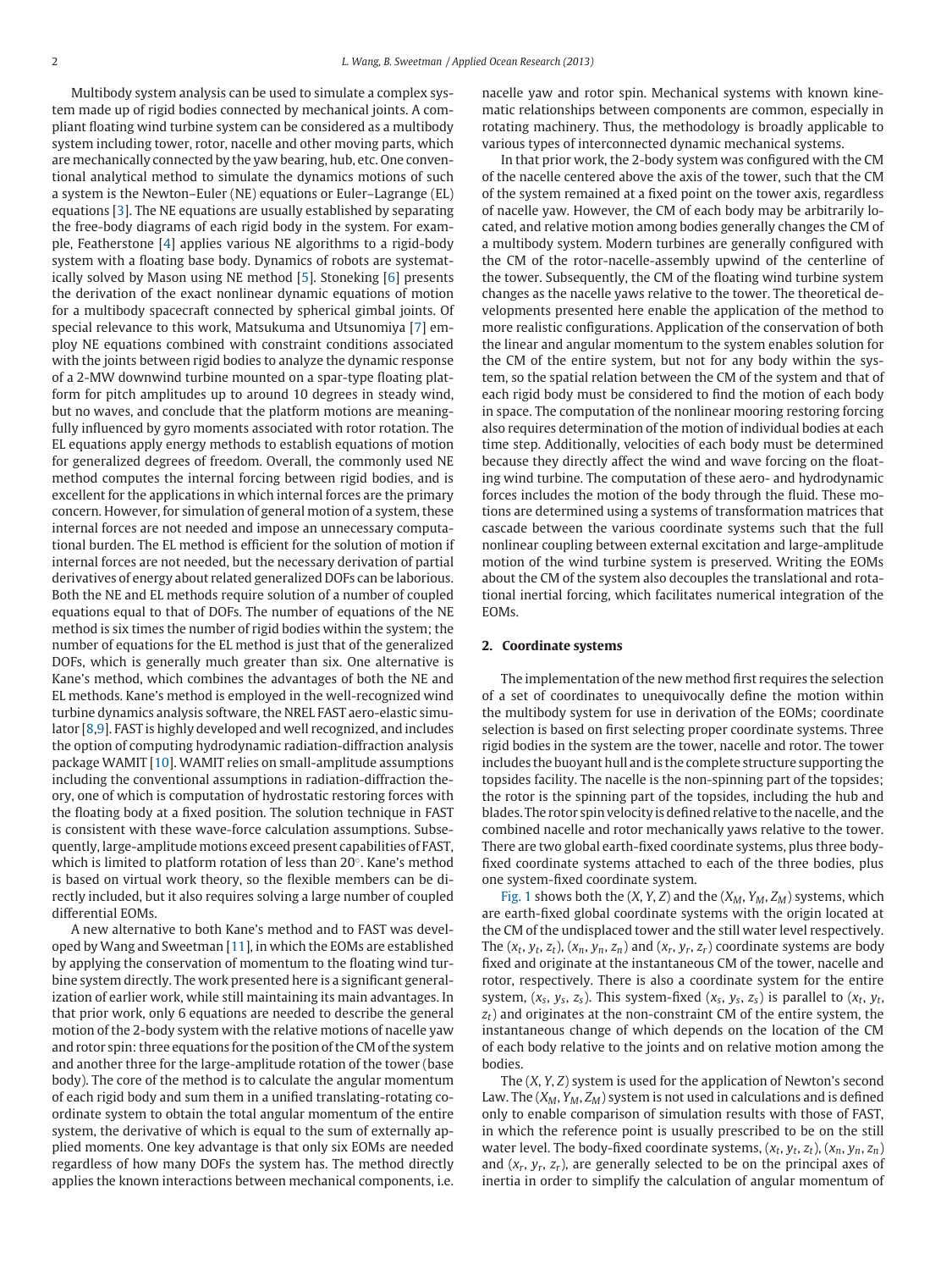<span id="page-2-0"></span>

**Fig. 1.** Coordinate systems.

the three rigid bodies. The system-fixed (*xs*, *ys*, *zs*) system is used for the application of the theorem of conservation of angular momentum to the entire system. Additionally, the external excitation forces and moments applied in the dynamic equations are computed at each time step and projected into the (*X*, *Y*, *Z*) and (*xs*, *ys*, *zs*) systems, respectively.

The coordinates  $(X_1, X_2, X_3)$  measured from the  $(X, Y, Z)$  system are used to define the absolute motion of the CM of the system, *Gs*. These coordinates are further transferred to the translations of the CM of the tower,  $G_t$ , which are notated by the coordinates  $(X_{1t}, X_{2t},$ *X*3*t*) and defined as 3 translational DOFs of the tower. Fig. 2 shows the Euler angles used to describe large-amplitude rotational motion. For large angular displacements in space, the order in which the angles of rotation are applied is important; there are 12 possible Euler angles sequences. Here, the 1-2-3 sequence of Euler angles are selected; the coordinates  $(X_4, X_5, X_6)$  denote these angles, which are 3 rotational DOFs of the tower and describe the position of the rotating tower. The (*x* , *y* , *z* ) is a translating coordinate system with respect to the (*X*, *Y*, *Z*) system, with the origin located at the CM of the tower. The  $(x_t, y_t,$ *zt*) system can be transformed from the (*x* , *y* , *z* ) by: first rotating the upright tower about the *x* -axis by angle *X*4, and then rotating about the resulting second coordinate axis through an angle *X*5, and finally, rotating the tower about the  $z_t$ -axis through the third Euler angle, *X*6. Additionally, the prescribed mechanical DOFs are denoted by two relative coordinates: the vector  $\vec{\omega}_{yaw}$  describes the rotation of the

nacelle to the tower in the  $(x_t, y_t, z_t)$  system; the vector  $\dot{\overrightarrow{\psi}}$  describes the rotation of the rotor to the nacelle  $(x_n, y_n, z_b)$  system.

### **3. Equations of motion of the system**

Application of the conservation of momentum to the entire system eliminates the need to calculate internal forcing between contiguous



**Fig. 2.** 1-2-3 sequenced Euler angles in terms of  $X_4$ ,  $X_5$  and  $X_6$ .

rigid bodies. The conservation of angular momentum is directly applied to the entire wind turbine system to derive the rotational EOMs, and the conservation of linear momentum (Newton's second law) is applied to establish the translational EOMs. The resulting 6 EOMs of the multibody system include terms representing each of the three rigid bodies: the tower, the nacelle and the rotor. Six unknown DOFs of the tower (translation and rotation) plus two prescribed mechanical DOFs (nacelle yaw and rotor spin) are considered in the model. The EOMs of the entire system combined with coordinate transformations are used to solve the unknown general motion of the tower in the space. Tower motions and prescribed yaw and spin are then used to obtain the absolute motions of the nacelle and rotor in space.

#### *3.1. Rotational equations of motion*

Beginning with conservation of angular momentum, the sum of the moments resulting from externally applied forces about the CM of a system of particles in the translating-rotating system, (*xs*, *ys*, *zs*), equals the change of amplitude of the angular momentum within the coordinate system plus the change of direction of the momentum with respect to global coordinate system (e.g. [\[12\]](#page-9-0)). The rotational EOMs can be shown to be:

$$
\sum \vec{M} = \left(\vec{H}_{G_s}^s\right)_{x_s y_s z_s} + \vec{\omega}_s \times \vec{H}_{G_s}^s \tag{1}
$$

where  $\vec{H}^s_{G_S}$  is the angular momentum of the system. The form is similar to that used in the derivation of the conventional Euler dynamic equations applied to only one rigid body. A significant difference here is that the conservation of angular momentum is applied to the entire system. The single vector representing the total angular momentum in Eq. (1) is the sum of the angular momentum of each body. Summation of angular momentum of each body requires a unified coordinate system. Here, calculation of angular momentum and its derivative is greatly simplified because the translating-rotating system, (*xs*, *ys*, *zs*), has been prescribed to be parallel to the body-fixed coordinate system  $(x_t, y_t, z_t)$ . The vector  $\vec{\omega}_s$  describes the angular velocity of (*xs*, *ys*, *zs*) with respect to the global coordinate system (*X*, *Y*, *Z*). The left hand side of Eq. (1),  $\sum \vec{M}$ , represents the moments from all external forces:  $\sum \vec{M} = \vec{M}_{wind} + \vec{M}_{wave} + \vec{M}_{restoring}$ , where the restoring moment  $\vec{M}_{\text{restoring}}$  includes the effects of both hydrostatics and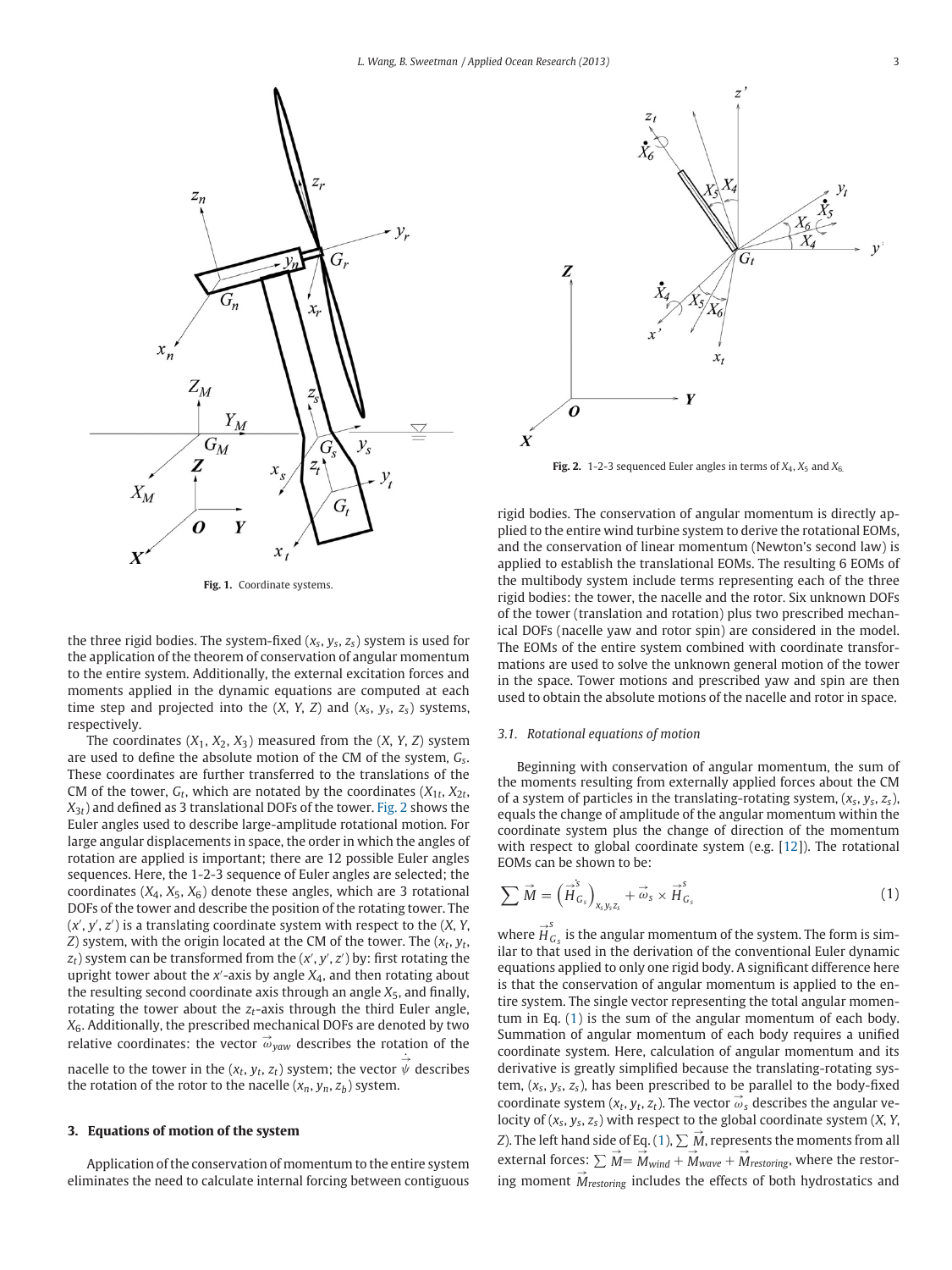<span id="page-3-0"></span>mooring lines; the environmental moments  $\vec{M}_{wind}$  and  $\vec{M}_{wave}$  result from wind and wave forces.

## *3.1.1. Calculation of angular momentum*

The angular momentum of the entire system results from summing the angular momentum of each rigid body. The application of conservation of angular momentum by Eq. [\(1\)](#page-2-0) needs the angular momentum of the complete system about the CM of the system,  $G_s$ , which can be obtained by summing up the angular momentum of each rigid body about *Gs*. Summing the momenta requires they be calculated about the same reference point and projected into the same coordinate system. Here, the angular momentum of each body is computed in a coordinate system through its principal axes of inertia, then transformed into the unified  $(x_s, y_s, z_s)$  system and finally transferred to the origin of the (*xs*, *ys*, *zs*) system. Combining the first two steps, the total angular momentum of the system can be expressed by:

$$
\vec{H}_{G_s}^s = \vec{H}^s + \vec{H}_{ETR} \tag{2}
$$

in which the vector  $\stackrel{\rightarrow}{H}^s$  is the total angular momentum of three bodies projected into the (*xs*, *ys*, *zs*) system, but calculated about respective CM of each body, i.e.  $\overrightarrow{H} = \overrightarrow{H}_{G_t} + \overrightarrow{H}_{G_n} + \overrightarrow{H}_{G_r}$ ; the term  $\overrightarrow{H}_{ETR}$  represents the effect of transferring the reference point from the CM of each body to *Gs*. The angular momentum of each of the three rigid bodies taken about its own CM can be expressed as:

$$
\begin{aligned}\n\vec{H}_{G_t}^s &= T_{t \to s} \left( I_t \vec{\omega}_t \right) \\
\vec{H}_{G_n}^s &= T_{n \to s} \left( I_n \vec{\omega}_n \right) \\
\vec{H}_{G_r}^s &= T_{r \to s} \left( I_r \vec{\omega}_r \right)\n\end{aligned} \tag{3}
$$

where  $I_t$ ,  $I_n$  and  $I_r$  are the inertia tensors of three rigid bodies, with diagonal elements equal to the moments of inertia about respective principal axes. The transformation matrix from the body-fixed coordinate system of the tower to the unified system,  $T_{t\rightarrow s}$ , is an identity matrix because the  $(x_t, y_t, z_t)$  system is parallel to the  $(x_s, y_s, z_s)$  system. The other two transformation matrixes about the nacelle and rotor can be shown to be (e.g. [\[13\]](#page-9-0)):

$$
T_{n\to s}(\beta) = \begin{bmatrix} \cos\beta & -\sin\beta & 0\\ \sin\beta & \cos\beta & 0\\ 0 & 0 & 1 \end{bmatrix}
$$
  
\n
$$
T_{r\to s}(\alpha) = T_{n\to s}T_{r\to n} = T_{n\to s} \begin{bmatrix} \cos\alpha & 0 & \sin\alpha\\ 0 & 1 & 0\\ \sin\alpha & 0 & \cos\alpha \end{bmatrix}
$$
 (4)

Here, the angle  $\alpha$  describes the relative spin of the rotor to the nacelle and is positive along the  $y_r$ -axis; the angle  $\beta$  describes the relative yaw of the nacelle to the tower and is positive along the  $z_t$ -axis. The absolute angular velocities in Eq. (3) are component-wise projections in the body-fixed coordinate systems of each of three bodies Wang and Sweetman [\[11\]](#page-9-0):

$$
\vec{\omega}_t = \begin{bmatrix} X_4 \cos X_5 \cos X_6 + X_5 \sin X_6 \\ -X_4 \cos X_5 \sin X_6 + X_5 \cos X_6 \\ X_4 \sin X_5 + X_6 \end{bmatrix}
$$
  
\n
$$
\vec{\omega}_n = T_{t \to n} \left( \vec{\omega}_t + \vec{\omega}_{yaw} \right)
$$
  
\n
$$
\vec{\omega}_r = T_{n \to r} \left( \vec{\omega}_n + \vec{\psi} \right)
$$
\n(5)

where the vector  $\stackrel{\rightarrow}{\omega}_{yaw}$  has positive nacelle yaw component along the

 $z_t$ -direction; the spinning vector  $\dot{\overrightarrow{v}}$  is positive along the  $y_r$ -direction. The angular momentum of the system without consideration of the transfer of reference point can be obtained by substituting Eqs. (4)

and 
$$
(5)
$$
 into Eq.  $(3)$ :

$$
\overrightarrow{H}^{s} = (T_{t \to s}I_t + T_{n \to s}I_nT_{t \to n} + T_{r \to s}I_rT_{t \to r})\overrightarrow{\omega}_t \n+ (T_{n \to s}I_nT_{t \to n} + T_{r \to s}I_rT_{t \to r})\overrightarrow{\omega}_{yaw} \n+ T_{r \to s}I_rT_{n \to r}\overrightarrow{\psi}
$$
\n(6)

where the first bracket associated with  $\vec{\omega}_t$  represents the angular momentum of the entire system in absence of the relative motion between contiguous components; the terms including the nacelle yaw

rate,  $\vec{\omega}_{yaw}$ , and the spinning velocity,  $\dot{\vec{\psi}}$ , indicate the contribution of relative motion to the total angular momentum. Each of the three angular velocities is first transferred to the local coordinate systems of its rigid body to calculate the angular momentum and then transferred to the unified coordinate system (*xs*, *ys*, *zs*), so it can be included in sum. The decreasing number of transformations for  $\vec{\omega}_t$ ,  $\vec{\omega}_{yaw}$ , and

# $\dot{\overrightarrow{\mathrm{\psi}}}$  is because of the cascading nature of the transformation matrix.

Eq. (6) does not include the effect of transferring the reference point, i.e. the term  $\vec{H}_{ETR}$  in Eq. (2). A simple way to transfer the reference point in the calculation of angular momentum of a rigid body is to combine the angular momentum about the CM of the rigid body with the effect of the change of the reference point. For example, the angular momentum of the tower calculated about *Gs* can be shown to be (e.g. [\[12\]](#page-9-0)):

$$
{}^{t}\vec{H}\,{}^{s}_{G_{s}} = \vec{H}^{s}_{G_{t}} + \vec{\rho}_{G_{t}/G_{s}} \times m_{t}\vec{\nu}_{G_{t}/G_{s}} \tag{7}
$$

The cross product term in Eq. (7) is one component in  $\stackrel{\rightarrow}{H}_{\text{ETR}}$  relative to the tower, which depends on the radius vector from  $G_s$  to  $G_t$ ,  $\stackrel{\rightarrow}{\rho} G_t/G_s$ , and the relative velocity of  $G_t$  to  $G_s$ ,  $\vec{v}_{G_t/G_s}$ . The angular momenta of the nacelle and the rotor about *Gs* can be expressed in a form similar to  $Eq. (7): \vec{H}_{ETR} = \vec{\rho}_{G_t/G_s} \times m_t \vec{v}_{G_t/G_s} + \vec{\rho}_{G_n/G_s} \times m_n \vec{v}_{G_n/G_s} + \vec{\rho}_{G_r/G_s} \times$  $m_r\vec{v}_{G_r/G_s}$ . Unknown radius vectors,  $\vec{\rho}_{G_t/G_s}$ ,  $\vec{\rho}_{G_n/G_s}$  and  $\vec{\rho}_{G_r/G_s}$ , need to be determined to compute the effects of the transfer of reference points.

Computing the CM of the wind turbine system also requires the spatial position of the CM of each rigid body expressed in a common coordinate system. This common system has been selected to enable significant simplification of the EOMs. Here, the body-fixed coordinate system of the base body, the  $(x_t, y_t, z_t)$  system, is chosen to measure the relative positions of the CM of each body to that of the system because it enables expressions of the locations of the tower, nacelle and rotor relative to the CM of the system as three single radius vectors, which depend on only the prescribed rotational DOFs between bodies.

First, the radius vectors from the CM of the tower  $(G_t)$  to the CM of other rigid bodies (*Gn* and*Gr*) are computed in the translating-rotating (*xt*, *yt*, *zt*) system based on the initial configuration of the bodies and transformation matrices representing the relative rotation between the bodies. Then the CM of the system is calculated in this coordinate system to decouple the translational and rotational EOMs:

$$
\begin{aligned}\n\vec{\rho}_{G_n/G_t} &= \vec{\rho}_{J_n/G_t} + T_{n \to t} \vec{\rho}_{G_n/J_n} \\
\vec{\rho}_{G_f/G_t} &= \vec{\rho}_{G_n/G_t} + T_{n \to t} \vec{\rho}_{G_f/G_n} \\
\vec{\rho}_{G_t/G_s} &= -\vec{\rho}_{G_s/G_t} = -\frac{m_n \vec{\rho}_{G_n/G_t} + m_r \vec{\rho}_{G_r/G_t}}{m_t + m_n + m_r}\n\end{aligned}
$$
(8)

where  $m_t$ ,  $m_n$  and  $m_r$  are the masses of the tower, nacelle and rotor, respectively. The positions of the joints measured from the proper body-fixed coordinate systems are used to relate the relative positions between the centers of mass in order to avoid the influence of spatial rotation. Here the mechanical joint  $J_n$  is located between the tower and nacelle; the radius vectors  $\vec{\rho}_{J_n/G_t}$  and  $\vec{\rho}_{G_n/J_n}$  are projected into the (*xt*, *yt*, *zt*) and (*xn*, *yn*, *zn*) systems, respectively. Both of these vectors result from the initial geometrical configuration within the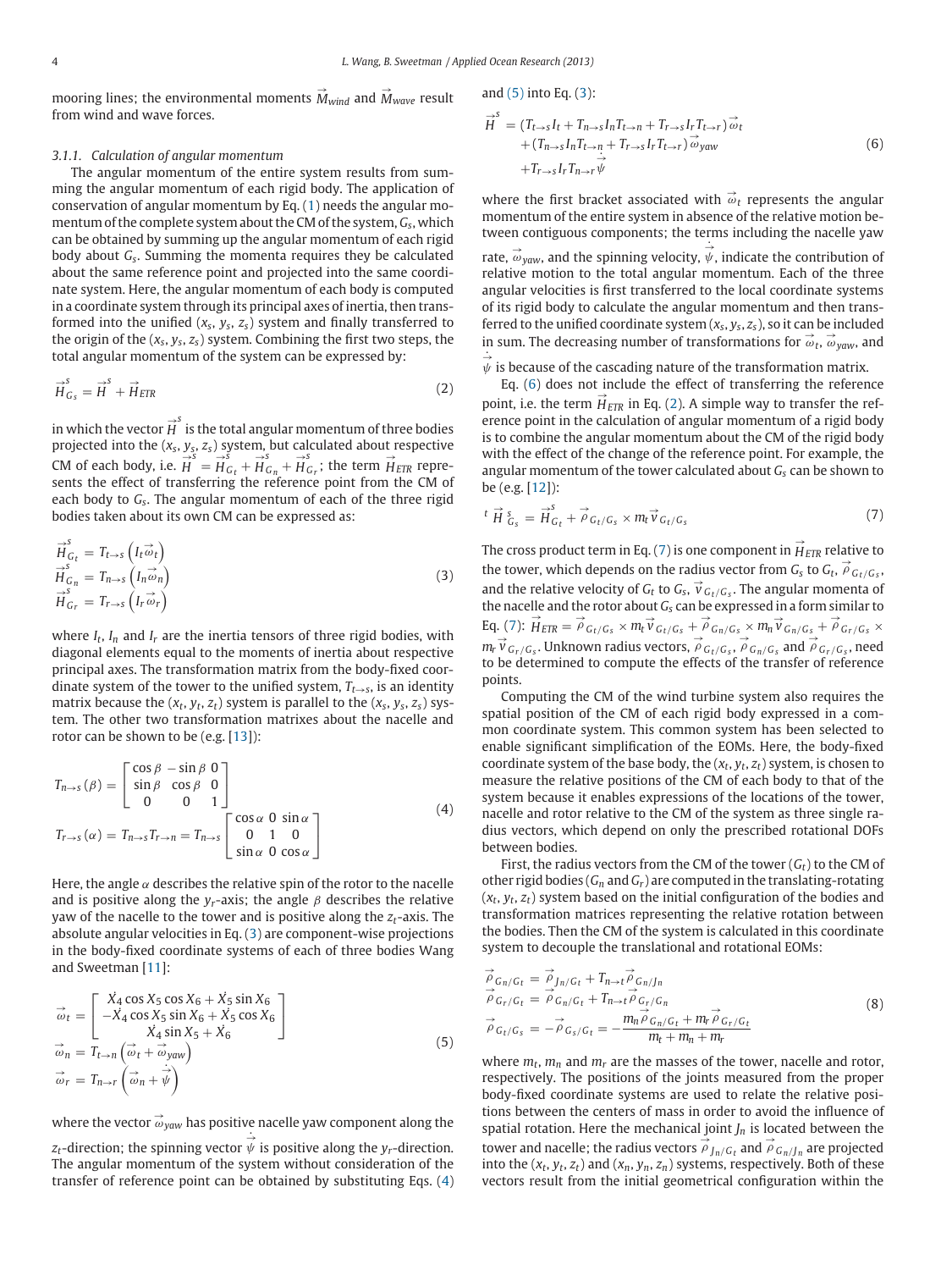<span id="page-4-0"></span>multibody system and remain constant, as shown in [Fig.](#page-2-0) 1. The radius vector  $\stackrel{\rightarrow}{\rho}_{G_r/G_n}$  can be obtained following the pattern of  $\stackrel{\rightarrow}{\rho}_{G_n/G_t}$ , i.e.  $\overrightarrow{\rho}_{G_r/G_n} = \overrightarrow{\rho}_{J_r/G_n} + T_{r \to n} \overrightarrow{\rho}_{G_r/J_r}$ . The CM of the nacelle and of the rotor w.r.t that of the system can be obtained by means of  $\vec{\rho}_{G_t/G_s}$ , e.g.  $\vec{\rho}_{G_n/G_s} = \vec{\rho}_{G_n/G_t} + \vec{\rho}_{G_t/G_s}$ . Importantly, that part of the angular momentum associated with the effect of the transfer of the reference point does not depend on translation of the system, which makes the inertial forcing in the rotational EOMs independent of the translational kinematics such that the  $6 \times 6$  inertial matrix effectively becomes two full 3  $\times$  3 matrices (one for translation and one for rotation), with the remaining 18 off-diagonal terms all zero. This inertial decoupling facilitates the numerical integration dramatically. Unfortunately, the equations of motion cannot be decoupled completely because the physics of the environmental forcing due to wind and waves and the restoring due to hydrostatics and mooring lines require consideration of combined rotational and translational displacement and velocities.

## *3.1.2. Calculation of derivative of angular momentum*

The absolute derivative of the angular momentum of the system includes the local derivative in the unified coordinate system (*xs*, *ys*, *zs*) (the change of magnitude of the momentum) and the rotational effect (the change of direction of the momentum) in Eq.  $(1)$ . In general, the angular momentum of any system can be decomposed into any arbitrary coordinate system. Here, the (*xs*, *ys*, *zs*) coordinate system is prescribed to be parallel to the body-fixed coordinate system of the tower,  $(x_t, y_t, z_t)$ , to realize two important benefits: it eliminates the complication of computing the derivative of the angular momentum, and more importantly, it decouples the velocity terms in the inertia forcing of Eq. [\(1\)](#page-2-0). The absolute derivative of the angular momentum of the system in Eq. [\(1\)](#page-2-0) can be expanded to:

$$
\frac{d\vec{H}^s_{G_s}}{dt} = \left(\vec{H}^s_{G_s}\right)_{x_s y_s z_s} + \vec{\omega}_s \times \vec{H}^s_{G_s}
$$
\n(9)

in which

$$
\vec{H}_{G_s} = \vec{H}^s + \vec{\rho}_{G_t/G_s} \times m_t \vec{v}_{G_t/G_s} + \vec{\rho}_{G_n/G_s} \times m_n \vec{v}_{G_n/G_s} + \vec{\rho}_{G_r/G_s} \times m_r \vec{v}_{G_r/G_s}
$$
(10)

where the notation  $\left(\begin{array}{c} \n\end{array}\right)_{x_5,y_5z_5}$  represents the local derivative within the (*xs*, *ys*, *zs*) system, i.e. the time change of the magnitude of the vector. The angular velocity of the  $(x_s, y_s, z_s)$  system,  $\vec{\omega}_s$ , is equal to rotational velocity of the tower in Eq. [\(5\).](#page-3-0) The local derivative of the  $\overrightarrow{H}$  can be obtained by directly taking the derivative of Eq. [\(6\)](#page-3-0), which includes taking the derivative of the transformation matrixes and the angular velocities. The derivatives of the three cross product terms in Eq. (10) merit further investigation. The term associated with the tower is shown as an example:

$$
\vec{v}_{G_t/G_s} = \frac{d\vec{\rho}_{G_t/G_s}}{dt} = (\vec{\rho}_{G_t/G_s})_{x_5y_5z_5} + \vec{\omega}_s \times \vec{\rho}_{G_t/G_s}
$$
\n
$$
(\vec{\rho}_{G_t/G_s} \times m_t \vec{v}_{G_t/G_s})_{x_5y_5z_5} = \vec{\rho}_{G_t/G_s} \times m_t (\vec{\rho}_{G_t/G_s})_{x_5y_5z_5} + [\vec{\rho}_{G_t/G_s} \times m_t (\vec{\omega}_s \times \vec{\rho}_{G_t/G_s})]_{x_5y_5z_5}
$$
\n
$$
= m_t \vec{\rho}_{G_t/G_s} \times (\vec{\rho}_{G_t/G_s})_{x_5y_5z_5} + m_t (\vec{\rho}_{\omega_s})_{x_5y_5z_5}
$$
\n
$$
= m_t \vec{\rho}_{G_t/G_s} \times (\vec{\rho}_{G_t/G_s})_{x_5y_5z_5}
$$
\n
$$
+ m_t [(\vec{\rho})_{x_5y_5z_5} \vec{\omega}_s + \vec{\rho} (\vec{\omega}_s)_{x_5y_5z_5}]
$$
\n(11)

where the relative velocity  $\vec{v}_{G_t/G_s}$  is calculated by the absolute derivative of the radius vector  $\overrightarrow{\rho}_{G_t/G_s}$ . The symmetric matrix  $\overline{\rho}$  is introduced to simplify the calculation of the derivative by letting  $\vec{\rho}_{G_t/G_s} = [\rho_1, \rho_2, \rho_3]$  [\[6\]](#page-9-0):

$$
\overline{\rho} = \begin{bmatrix} \rho_2^2 + \rho_3^2 & -\rho_1 \rho_2 & -\rho_1 \rho_3 \\ -\rho_1 \rho_2 & \rho_1^2 + \rho_3^2 & -\rho_2 \rho_3 \\ -\rho_1 \rho_3 & -\rho_2 \rho_3 & \rho_1^2 + \rho_2^2 \end{bmatrix}
$$
(12)

The derivative of the radius vector  $\overrightarrow{\rho}_{G_t/G_s}$  can be obtained from Eq. [\(8\)](#page-3-0), which depends on the derivatives of various transformation matrixes. If the amplitude of the radius vector  $\vec{\rho}_{G_t/G_s}$  is assumed to be constant, i.e. that the CM of the system is at a fixed point on a body, then the velocity and acceleration terms resulting from this vector,  $(\vec{\rho}_{G_t/G_s})_{x_s y_s z_s}$  and  $(\vec{\rho})_{x_s y_s z_s}$ , will disappear from Eq. (11), in which case this methodology degenerates to the specific case presented in [\[11\]](#page-9-0). The derivatives related to vectors  $\vec{\rho}_{G_n/G_s}$  and  $\vec{\rho}_{G_r/G_s}$  in Eq. (10) are calculated similarly. The introduction of the symmetric matrix ( $\bar{\rho}$ ) facilitates the combination of similar terms from each rigid body and the separation of rotational DOFs ( $\vec{\omega}_s$ ) from cross product terms. These separation enables numerical integration of the rotational EOMs using the efficient matrix form, typically used for solution of linear EOMs.

#### *3.2. Translational equations of motion*

Similar to the rotational EOMs, the conservation of linear momentum is applied to the entire wind turbine system directly, which eliminates the need to calculate internal forces between rigid bodies:

$$
\sum \vec{F} = m_s \vec{a}_{G_s} \tag{13}
$$

where  $\vec{a}_{G_s}$  is the linear acceleration of the CM of the system,  $\vec{a}_{G_s}$  =  $[X_1, X_2, X_3]$ ;  $m_s$  is the mass of the whole system,  $m_s = m_t + m_n + m_r$ ; the force vector  $\sum \vec{F}$  represents the external forces of the entire system in the inertia coordinate system (*X*, *Y*, *Z*), including environmental forces, restoring forces and gravity:  $\sum \vec{F} = \vec{F}_{wind} + \vec{F}_{wave} + \vec{F}_{\text{wave}}$  $\vec{F}$  *restoring* +  $\vec{G}$ . Each of these components must be decomposed into the inertial coordinate system (*X*, *Y*, *Z*) for the application of Newton's second law. Restoring forces,  $\vec{F}$  *restoring*, include contributions from buoyancy of the hull and tension of the mooring lines. The solution to this set of 3 translational EOMs is the motion of the CM of the multibody system measured from the (*X*, *Y*, *Z*) coordinate system. This CM is a mathematical convenience, the position of which may be continuously changing relative to both the (*X*, *Y*, *Z*) system and any of the three bodies making up the wind turbine model. The spatial position of the CM of the tower relative to *Gs* can be expressed as:

$$
\stackrel{\rightarrow I}{\rho}_{G_t/O} = \stackrel{\rightarrow I}{\rho}_{G_s/O} + T_{s \rightarrow I} \stackrel{\rightarrow}{\rho}_{G_t/G_s} \tag{14}
$$

where the radius vectors  $\stackrel{\rightarrow}{\rho}_{G_s/O}^I$  and  $\stackrel{\rightarrow}{\rho}_{G_t/G_s}^I$  result from the double integration of Eq.  $(13)$  and from Eq.  $(8)$ , respectively; the transformation matrix from  $(x_s, y_s, z_s)$  to  $(X, Y, Z)$  can be expressed as:

$$
T_{S \to I} = T_X(X_4) T_Y(X_5) T_Z(X_6) = \begin{bmatrix} t_{11} & t_{12} & t_{13} \\ t_{21} & t_{22} & t_{23} \\ t_{31} & t_{32} & t_{33} \end{bmatrix}
$$
(15)

in which

 $t_{11} = \cos X_5 \cos X_6$  $t_{12} = -\cos X_5 \sin X_6$  $t_{13} = \sin X_5$  $t_{21} = \cos X_4 \sin X_6 + \cos X_6 \sin X_4 \sin X_5$  $t_{22} = \cos X_4 \cos X_6 - \sin X_4 \sin X_5 \sin X_6$  $t_{23} = -\cos X_5 \sin X_4$  $t_{31} = \sin X_4 \sin X_6 - \cos X_4 \cos X_6 \sin X_5$  $t_{32} = \cos X_6 \sin X_4 + \cos X_4 \sin X_5 \sin X_6$  $t_{33} = \cos X_4 \cos X_5$ 

where  $T_x(X_4)$ ,  $T_y(X_5)$  and  $T_z(X_6)$  are element transformation matrices [\[14\]](#page-9-0). The translational DOFs of the tower are defined as the motion of *G*<sub>t</sub> measured from the  $(X, Y, Z)$  system, i.e.  $\stackrel{\rightarrow}{\rho}^I_{G_t/0} = [X_{1t}, X_{2t}, X_{3t}]$ which is specified as the initial condition of translation and transferred to that of *Gs* by Eq. (14) for numerical integration of the translational EOMs. Similarly, the motion of *Gs* from Eq. (13) is transferred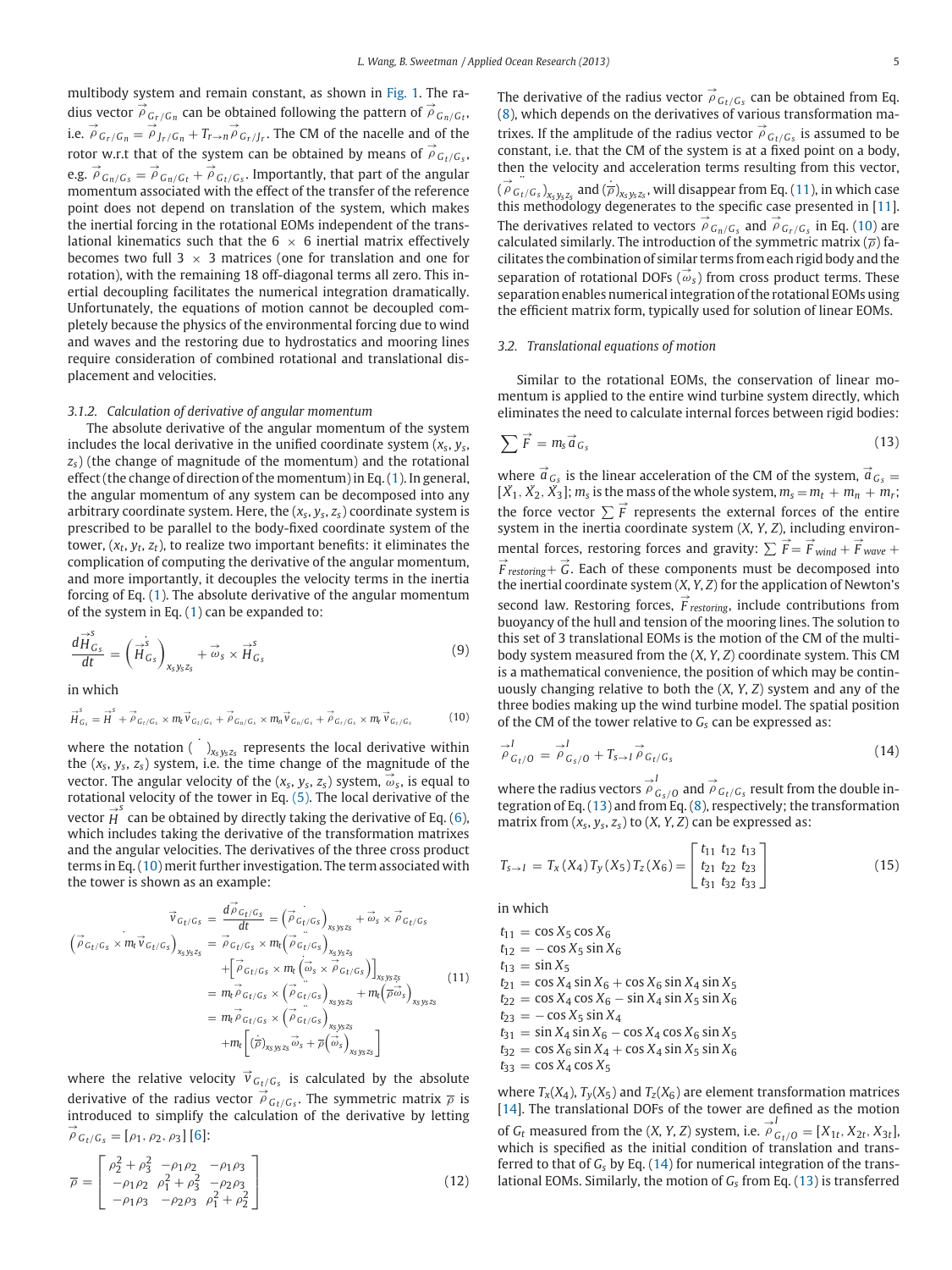<span id="page-5-0"></span>to that of *Gt*, *Gn* and *Gr* for the calculation of external forcing at each time step.

## **4. External forcing**

The external forcing (including both the external forces and moments) is composed of restoring forcing from hydrostatics and mooring lines as well as the environmental forcing due to wind and waves. The left hand side of the rotational EOMs (Eq. [\(1\)](#page-2-0)) is the sum of the external moments in the translating-rotating system (*xs*, *ys*, *zs*); the left hand side of the translational EOMs (Eq. [\(13\)](#page-4-0)) is the external forces in the inertial system (*X*, *Y*, *Z*).

## *4.1. Restoring forcing*

The large-amplitude motion of the wind turbine system results in nonlinear restoring forcing, which cannot be calculated by the conventional linear stiffness matrix method [\[11\]](#page-9-0). Here, the hydrostatic restoring forcing is calculated directly from the instantaneous buoyancy and the buoyancy center of the floater, which are nonlinear for large-amplitude motions. The floater [\(Fig.](#page-2-0) 1) includes two cylinders: a small surface-piercing cylinder and a larger subsurface cylinder connected by a tapered structural cone. Motions are assumed to be sufficiently small that the lower cylinder and taper remain fully submerged at all times and therefore have constant buoyancy and a fixed buoyancy center. The buoyancy and buoyancy center of the surface-piercing cylinder change with position of the cylinder. The instantaneous buoyancy and buoyancy center of the moving floater can be obtained by combining the two sets of forces and centers.

The instantaneous buoyancy of the surface-piercing cylinder in

the inertial coordinate system,  $(X, Y, Z)$ , is  $\overrightarrow{F}_B^I = (0, 0, \rho g \pi r^2 h_1)$  [\[15\]](#page-9-0), where  $\rho$  is the density of sea water; *g* is the gravitational acceleration;  $r$  is the radius of the cylinder;  $h_1$  is instantaneous submerged length of the cylinder along the centerline. This variable length can be shown to be a function of heave motion and leaning angle of the cylinder:

$$
h_1 = \frac{\rho_{G_M/G_t} - X_{3t}}{\cos \theta_1} - \rho_{G_M/G_t} + h_0
$$
\n(16)

where  $\rho_{G_M/G_t}$  is the distance measured from still water level to the CM of the tower in its equilibrium position;  $\theta_1$  is the leaning angle of the cylinder from vertical,  $cos\theta_1 = cosX_4 cosX_5$ ;  $h_0$  is the initial length of  $h_1$ , i.e. the draft of the cylinder at equilibrium. Hydrostatic forces associated with waves above the mean still-water level are neglected in this formulation, as is common practice in naval architecture.

The variable center of buoyancy of this partially submerged cylinder piercing the water surface at an angle is described by the radius vector in the  $(x_t, y_t, z_t)$  system [\[15\]](#page-9-0):

$$
\vec{\rho}_{B/G_t} = (x_t^B, y_t^B, z_t^B) \n x_t^B = -\frac{t_{31}r^2}{4t_{33}h_1} \n y_t^B = -\frac{t_{32}r^2}{4t_{33}h_1} \n z_t^B = \vec{h}_G + \frac{h_1}{2} + \frac{r^2\left(t_{31}^2 + t_{32}^2\right)}{8t_{33}^2h_1}
$$
\n(17)

where the vector  $\vec{h}_G$  indicates the position of the bottom of the surface-piercing cylinder (the top of the taper) measured from the (*xt*, *yt*, *zt*) system along the centerline. The hydrostatic restoring moment from the cylinder can be expressed as  $\overrightarrow{M}_B = \overrightarrow{\rho}_{B/G_s} \times (T_{I \to s} \overrightarrow{F}_B)$ , in which the radius vector  $\vec{\rho}_{B/G_s}$  can be calculated as  $\vec{\rho}_{B/G_s} = \vec{\rho}_{B} - \vec{\rho}_{B}$ .  $\overrightarrow{\rho}_{B/G_t} + \overrightarrow{\rho}_{G_t/G_s}$ . This moment is decomposed into the translatingrotating system, (*xs*, *ys*, *zs*), consistent with the inertial forcing in the right hand side of Eq. [\(1\)](#page-2-0). The restoring forcing from the fully submerged part of the floater (taper and lower cylinder) is combined with the contribution from surface-piercing cylinder to determine the total hydrostatic force.

A simplified mooring system is assumed for convenience, consisting of four radial taut lines. Compliance along each straight line is due to elasticity of the materials only, so the change in tension in each line is expressed as a function of cable stretch. Each fairlead position is calculated by summing the translational DOFs of the tower and the translations of the fair lead caused by the Euler angle rotations. This simplified mooring model neglects cable sag and mooring line dynamics, which could be important considerations for relatively small floaters such as wind turbines.

The radius position of any one fairlead (point A) in the inertia coordinate system  $(X, Y, Z)$  is  $\overrightarrow{\rho}_{A/O} = \overrightarrow{\rho}_{Gt/O} + T_{t \rightarrow I} \overrightarrow{\rho}_{A/G_t}$ , where the radius vector  $\stackrel{\rightarrow}{\rho}_{G_t/O}$  results from Eq. [\(14\)](#page-4-0);  $\stackrel{\rightarrow}{\rho}_{A/G_t}$  is the radius position of point A in the  $(x_t, y_t, z_t)$  system; the transformation matrix  $T_{t\rightarrow I}$  can be determined by Eq. [\(15\)](#page-4-0). The position of the fixed end (point E) of this mooring line on the sea bottom,  $\overrightarrow{\rho}_{E/O}$ , is constant in the (*X*, *Y*, *Z*) system. Combining the radius position from point A to point E in the  $(X, Y, Z)$  system is  $\overrightarrow{\rho}_{E/A} = \overrightarrow{\rho}_{E/O} - \overrightarrow{\rho}_{A/O}$ . The tension along a neutrally buoyant taut line in the (*X*, *Y*, *Z*) system results from elasticity [\[15\]](#page-9-0):

$$
\vec{F}_{line}^{I} = \left[ T_0 + \frac{ES}{L} (\rho_{E/A} - L) \right] \frac{\vec{\rho}_{E/A}}{\rho_{E/A}}
$$
(18)

where  $T_0$  is the pretension of one mooring line; *E* is Young's Modulus; *S* is the cross sectional area of the line; *L* is the initial length of the line and  $\rho_{E/A}$  is the norm of the vector  $\overrightarrow{\rho}_{E/A}$ , i.e. the instantaneous length of the line. The restoring force of the mooring system is obtained by summing the force from each line. Similarly, the restoring moment from each line in the  $(x_s, y_s, z_s)$  system is summed to obtain the contribution from the entire mooring system [\[11\]](#page-9-0).

## *4.2. Environmental forcing*

The wind force in the (*X*, *Y*, *Z*) system and wind moment calculated about  $G_s$  in the  $(x_s, y_s, z_s)$  system are applied in the EOMs of the system. For simplicity, an approximate wind thrust force is computed for the complete swept area of the blades following the method of Nielsen and Hanson [\[16\]](#page-9-0):

$$
F_{thrust} = \frac{1}{2} C_T \rho_a A_b V_{yr}^2 \tag{19}
$$

where  $\rho_a$  is the density of air;  $A_b$  is the swept area of the blades;  $C_T$  is the thrust coefficient;  $V_{vr}$  is the amplitude of the velocity of the wind relative to that of  $G_r$  along the  $y_r$ -axis. The wind force is assumed to be applied on the center of the blade area (*Gr* in [Fig.](#page-2-0) 1) and along the *yr*axis, i.e. perpendicular to the swept blade area. The thrust coefficient,  $C_T$ , depends solely on relative wind velocity and is taken directly from Nielsen and Hanson [\[16\]](#page-9-0) and repeated in [Fig.](#page-6-0) 3. This curve is a proxy for the influence of conventional blade-pitch control on thrust. The curve was developed by assuming that the control mechanism maximizes the power output for wind speeds below the rated speed (17 m/s here) and retains constant power output after the rated speed. More accurate wind forces could be computed by linking the codes of this method with an existing rotor-aerodynamics module, e.g. AeroDyn [\[17\]](#page-9-0).

The amplitude of relative velocity, *Vyr*, is computed by projecting both the wind velocity and structural velocity onto the  $Y_r$ -axis as  $V_{yr} =$  $\overrightarrow{V}$ <sup>I</sup>  $\frac{d}{dx}$  $\frac{d}{dt}$  $\frac{d}{dt}$  $\frac{d}{dt}$  $\frac{d}{dt}$  $\frac{d}{d\sigma}$  .  $\vec{u}^I_y$ r, in which  $\vec{V}^I_{wind}$  is the wind velocity measured from the (*X*, *Y*, *Z*) system. The structural velocity of the center of the blade area can be expressed as:  $\overrightarrow{V}_{G_r}^I = \left[X_1\,X_2\,X_3\right]^T + T_{s\rightarrow I}\overrightarrow{v}_{G_r/G_s},$ where the relative velocity  $\vec{v}_{G_r/G_s}$  can be obtained in a similar form to Eq. [\(11\)](#page-4-0). The unit vector  $\vec{u}_{y}^I$  indicates the direction of the  $Y_r$ axis in the (*X*, *Y*, *Z*) system by  $\vec{u}_y^I r = T_{r \to I} \vec{u}_y^r r$ , where  $\vec{u}_y^r r$  is the unit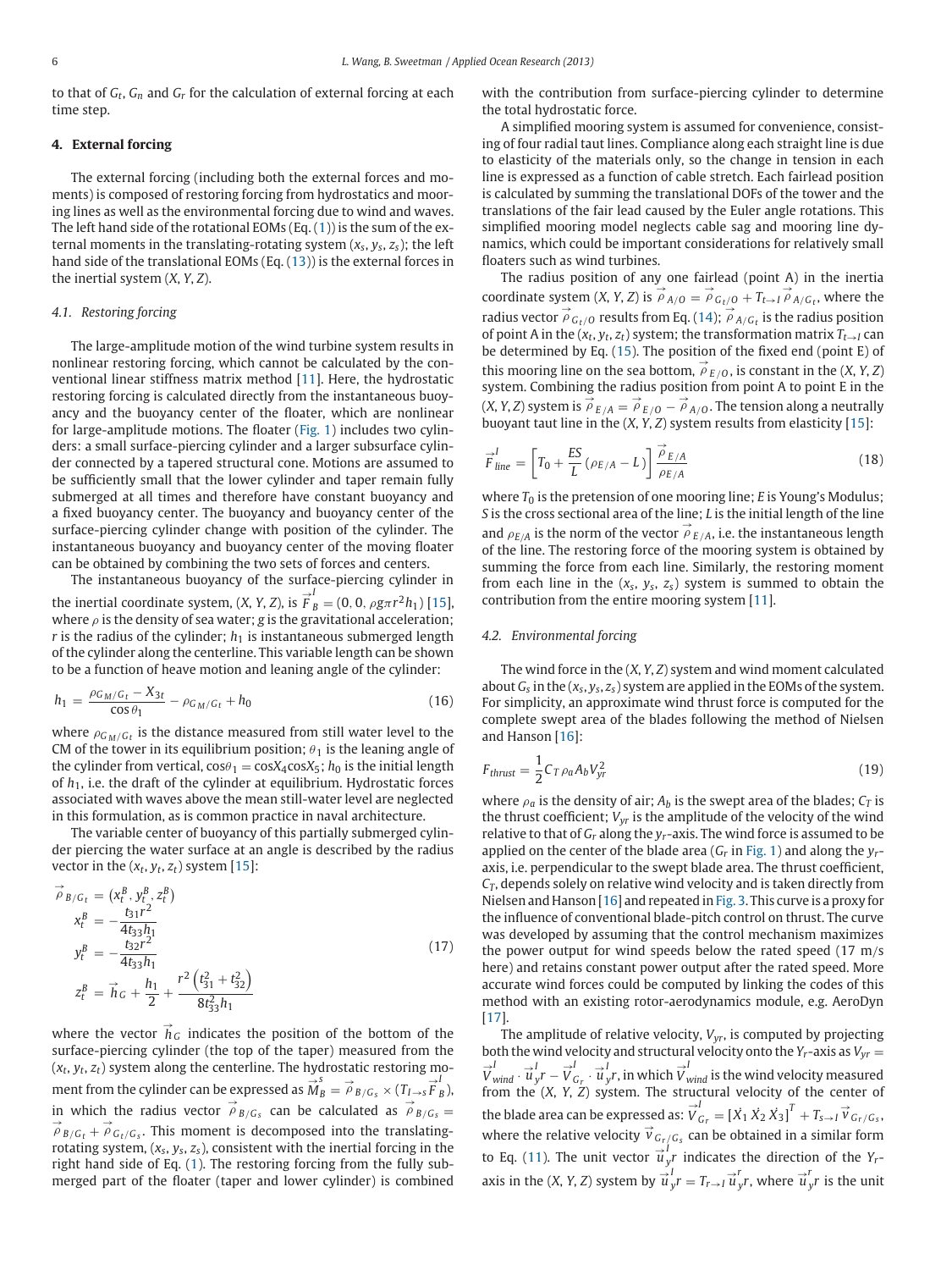<span id="page-6-0"></span>

**Fig. 3.** Thrust coefficient as a function of relative wind velocity [\[16\]](#page-9-0).

vector along *Y<sub>r</sub>*-axis in the  $(x_r, y_r, z_r)$  system, i.e.  $\vec{u}_y^r = (0, 1, 0)$ . The transformation matrix from  $(x_r, y_r, z_r)$  to  $(X, Y, Z), T_{r \to I}$ , is obtained by multiplication of the transformation matrix:  $T_{r\rightarrow I} = T_{s\rightarrow I}T_{r\rightarrow s}$ .

Finally, the wind force in the (*X*, *Y*, *Z*) system and the wind moment in the (*xs*, *ys*, *zs*) system are:

$$
\vec{F}_{wind} = T_{r \to I} \vec{F}_{wind}^{r}
$$
\n(20)

$$
\vec{M}_{wind} = \vec{P}_{G_r/G_s} \times \vec{F}_{wind}^{r}
$$
\n(21)

where  $\overrightarrow{F}_{wind}$  is the wind force in the  $(x_r, y_r, z_r)$  system:  $\overrightarrow{F}_1$  $\frac{wind}{dx}$ (0, −*Fthrust*, 0). The aerodynamic torque is modeled as a constant equal to rated power divided by rotor speed, which is added to the wind moment.

The generalized Morison equation is used to calculate the wave forces per unit length normal to the axis of the leaning cylinder Sarpkaya and Issacson [\[18\]](#page-9-0):

$$
\vec{f}_n^I = C_{m\rho} \frac{\pi}{4} D^2 \dot{\vec{V}}_n - C_{a\rho} \frac{\pi}{4} D^2 \dot{\vec{V}}_t + \frac{1}{2} \rho C_d D \vec{V}_{rt} \left| \vec{V}_{rt} \right|
$$
(22)

where  $\rho$  is the density of sea water; *D* is the local diameter of the hull;  $C_m$  is the inertia coefficient;  $C_a$  is the added mass coefficient, and  $C_d$ is the drag coefficient. All velocities and accelerations are normal to the central axis of the tower:  $\vec{v}_n$  is the normal component of wave acceleration;  $\dot{\vec{V}}_t$  is the normal component of structural acceleration;  $\stackrel{\rightarrow}{V}_{rt}$  is the normal velocity of the water particle relative to the cylinder. The term associated with  $C_a$  in Eq. (22) is usually considered as the added mass. Viscous damping is included considering the relative velocity in the drag force calculation. The motions of the cylinder used in computing  $\dot{\vec{V}}_t$  and  $\vec{V}_{rt}$  result from solution of the equations of motion of the system (Eqs. [\(1\)](#page-2-0) and [\(13\)](#page-4-0)) from the prior time-step. As such, this generalized Morison formulation can be applied to compute the hydrodynamic forcing including structural motions and irregular seas without needing to impose assumptions beyond those already associated with a generalized Morison formulation. Use of the Morison equation implicitly assumes the body has a negligible effect on the incident waves, which is reasonable here because the hull structure is relatively slender. Dynamic pressure forces along the axis of the cylinder are also neglected, as is conventional for use of the Morison formulation; this assumption effectively neglects any changes to the buoyant force associated with passing waves (i.e., additional submerged volume due to passing wave peaks).

A unit vector along the central axis of the tower is needed in the (*X*, *Y*, *Z*) system to define the normal direction of kinematic vectors,

 $\vec{e}_3^I = T_{s \to I} \vec{e}_3^t$ , where  $\vec{e}_3^t$  is a unit vector along centerline of the tower,<br> $\vec{e}_3^t = (0, 0, 1)$ , in the  $(x_t, y_t, z_t)$  system. The normal component of water particle acceleration can be expressed as:  $\vec{V}_n = \vec{e}_3^I \times (\vec{V} \times \vec{e}_3^I)$ where  $\dot{\vec{V}}$  is the wave acceleration vector in the (*X*, *Y*, *Z*) system. The structural velocity and acceleration of the segment along the tower can be obtained by the kinematics of rigid body:

$$
\vec{V}_t = \vec{V}_{G_t} + T_{s \to I} \left( \vec{\omega}_t \times \vec{\rho}_{i/G_t} \right)
$$
(23)

$$
\dot{\vec{V}}_t = \vec{a}_{G_t} + T_{s \to I} \left[ \dot{\vec{\omega}}_t \times \vec{\rho}_{i/G_t} + \dot{\vec{\omega}}_t \times \left( \dot{\vec{\omega}}_t \times \vec{\rho}_{i/G_t} \right) \right]
$$
(24)

where  $\vec{V}_{G_t}$  and  $\vec{a}_{G_t}$  are the linear velocity and acceleration of the CM of the tower,  $G_t$ , in the inertial coordinate system  $(X, Y, Z)$ ;  $\overrightarrow{\rho}_{i/G_t}$  is the vector radius from  $G_t$  to the segment with unit length. The wave kinematic velocity relative to the moving tower,  $\vec{V}_{rt}$ , is expressed as:  $\vec{V}_{rt} = \vec{e}_3^I \times (\vec{V}_r \times \vec{e}_3^I)$ , where  $\vec{V}_r$  is the relative velocity of the wave to the segment of the submerged tower:  $\vec{V}_r = \vec{V} - \vec{V}_t$ , in which  $\vec{V}$  is the wave kinematic velocity in the (*X*, *Y*, *Z*) system. The wave force on the cylinder,  $\vec{F}_{wave}$ , is obtained by summing the force on each segment from Eq. (22). The wave moment in the  $(x_s, y_s, z_s)$  coordinate system can be computed by transforming the resulting forces from Eq. (22) into the (*xs*, *ys*, *zs*) system and then numerically integrating over the submerged length of the tower.

$$
\vec{F}_{wave} = \int_{r} \vec{f}_{n}^{I} dr
$$
\n(25)

$$
\vec{M}_{wave} = \int_{r} \left( \vec{\rho}_{i/G_s} \times \vec{f}_n \right) dr \tag{26}
$$

where 
$$
\overrightarrow{f}_n = T_{I \to s} \overrightarrow{f}_n^I
$$
 and  $\overrightarrow{\rho}_{i/G_s} = \overrightarrow{\rho}_{i/G_t} + \overrightarrow{\rho}_{G_t/G_s}$ .

#### **5. Example**

A compliant floating wind turbine design is obtained by truncating the spar cylinder of the OC3-Hywind model [\[19\]](#page-9-0) from from 120 m to 84.4 m, saving about 2000 tonnes, or about or about 27% in total weight. This reduction also reduces the available hydrostatic restoring moment and allows larger pitch angle. The OC3-Hywind numerical model is based on Statoil's original Hywind system, but was modified to support the NREL 5-MW wind turbine. The topsides (nacelle and rotor) of the truncated model are the same as that in the OC3-Hywind: the moment of inertia of nacelle about yaw axis is 2.61  $\times$  10<sup>6</sup> kg m<sup>2</sup>; the moment of inertia of rotor about spin axis is  $3.54 \times 10^7$  kg m<sup>2</sup>. The displaced volume of water is reduced from the original 8.03  $\times$  10<sup>3</sup> m<sup>3</sup> to 5.56  $\times$  10<sup>3</sup> m<sup>3</sup>. The moments of inertia of the tower (including hull) are 5.85  $\times$  10<sup>9</sup> kg m<sup>2</sup> and 1.12  $\times$  10<sup>8</sup> kg m<sup>2</sup> in the tilt (roll and/or pitch) and yaw, respectively, in the  $(x_t, y_t, z_t)$  system originating at  $G_t$ . The four taught-leg mooring lines are each assumed to be a straight axial spring with stiffness of 6.81  $\times$  10<sup>5</sup> N/m and length of 564-m in a 320-m water depth location. The origin of the global coordinate system (*X*, *Y*, *Z*) is the initial position of the CM of the tower, i.e. 58.67 m below still water level.

The truncated design is first used to verify the new method by comparison with the popular wind turbine dynamics software FAST [\[9\]](#page-9-0)for a small-amplitude motion case. FAST has been previously validated for small-angle motions by comparison with measured data [\[20\]](#page-9-0), and is believed to provide reasonable verification of the new methodology presented here. The same model is then applied to large-amplitude motion. Results for a previously investigated 2-body system [\[11\]](#page-9-0), and for a 3-body system are critically compared to quantify the influence of including small changes to the position of the CM of the system (*Gs*) and changes to the inertia tensor caused by nacelle yaw. Finally,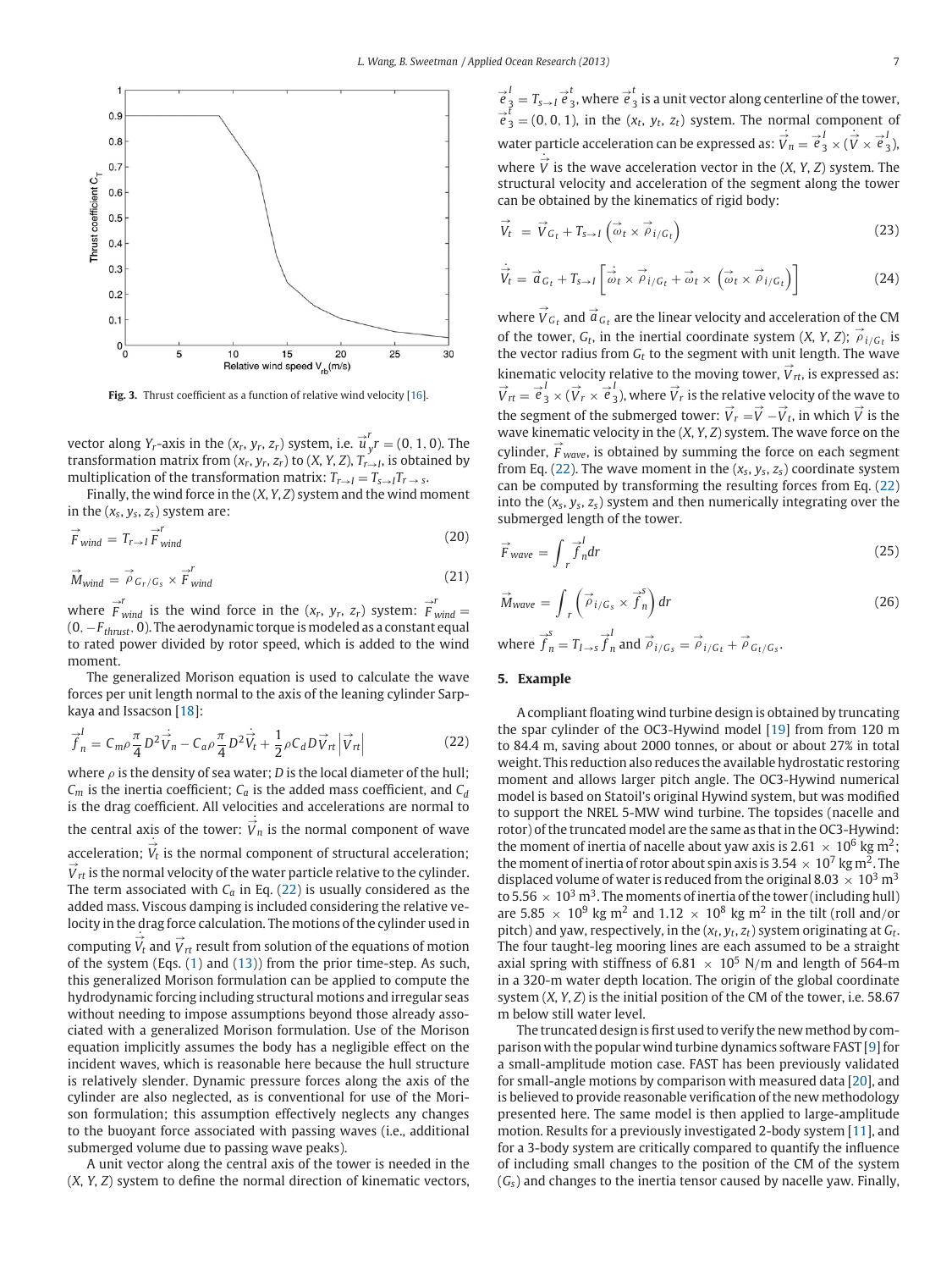

**Fig. 4.** Rotation verification for small-angle motion.

the new method is applied to simulate the general motion of the compliant design subject to nacelle yaw associated with a rapid wind shift.

#### *5.1. Free vibration verified by FAST*

Figs. 4 and 5 show time histories computed using FAST and those computed using the conservation of momentum method for a smallamplitude free vibration case. The rotational DOFs of the tower are transferred to the inertial coordinate system used in FAST to enable direct comparison between  $(X_4, X_5, X_6)$  and pitch, roll and yaw, which is valid for small-amplitude rotation [\[21\]](#page-9-0). The translational DOFs,  $(X_{1t}, X_{2t}, X_{3t})$ , are transferred to the waterplane to enable direct comparison with the sway, surge and heave computed in FAST, which are measured from the  $(X_M, Y_M, Z_M)$  system in [Fig.](#page-2-0) 1. Constant nacelle yaw (1.2◦/s) and rotor spin (12.1 rpm) are prescribed during the simulation. To enable a direct comparison, hydrodynamics, aerodynamic forces and body flexibility have all been disabled in FAST and no results from WAMIT are used. The only external forces acting on the body are from the mooring lines and buoyancy, the combined restoring force from both hydrostatics and mooring are represented in the user-defined subroutine (UserPtfmLd) in FAST as a single  $6 \times 6$ restoring matrix. The values used in this linear restoring matrix were developed to represent the non-linear restoring forces as closely as possible: First, the values in the matrix were computed using the methods presented in [Section](#page-5-0) 4.1 for an average tilt angle; these linear approximations of the non-linear stiffness were then further refined by making small adjustments in the individual numerical entries in the matrix until the observed natural frequencies computed by each of the two methods were in good agreement. In the simulations, the initial conditions of six DOFs of tower motion are zero. The CM of the nacelle is not directly above the axis of the tower, so nacelle yaw motion changes the position of the CM of the system relative to the tower, which causes the tower motion. Figs. 4 and 5 show that the global motions of FAST and the momentum method are virtually indistinguishable. The spin axis is initially parallel to the surge direction. The influence of the moving *Gs* is clearly observable in the coupled motion of translational and rotational moving DOFs. For example, both pitch and surge are minimized (zero crossing) when the nacelle yaw angle is 90◦ (at 75 s), while roll and sway are maximized. The observed yaw motion results from gyro moments associated with rotor spin coupled with roll and pitch.



**Fig. 5.** Translation verification for small-angle motion.



**Fig. 6.** Rotational motion: 2-body vs 3-body models.

#### *5.2. Effect of a variable center of mass on free vibration*

Figs. 6 and [7](#page-8-0) show the comparison of global motion between the 2-body [\[11\]](#page-9-0) and 3-body systems using the same truncated model. As in the prior example, this is a free-vibration case in which the only externally applied forces are the restoring forces from the mooring lines and hydrostatics. The large-amplitude initial conditions are prescribed to be  $X_4 = X_5 = 0.4$  rad. Constant nacelle yaw (0.3<sup>°</sup>/s) and rotor spin (12.1 rpm) are also prescribed. Figs. 6 and [7](#page-8-0) show the significant influence of the unconstrained *Gs* on the global motion (only *X*<sup>6</sup> and *X*3*<sup>t</sup>* shown). In the 2-body system, the CM of the system (*Gs*) is constrained to the tower axis and independent of nacelle yaw, because the 2-body representation requires that the radius vector from  $G_s$  to the CM of each body (e.g.  $\overrightarrow{\rho}_{G_t/G_s}$ ) remains constant. However, the more accurate modeling of the 3-body system enables correct calculation of changes to the CM of *Gs* and therefore changes to the inertia tensor associated with nacelle yaw. The effect is that the 3 body model includes changes to both the angular momentum and external moments in rotational EOMs (Eq. [\(1\)](#page-2-0)) associated with the change of reference point *Gs* at each time step, which results in significant differences in computed rotation about the tower axis (Fig. 6).

Accurate simulation of the unconstrained *Gs* has a similar effect on vertical motion. The moving *Gs* is captured by Eq. [\(14\)](#page-4-0) and coupled with the roll and pitch motions of the tower, the effect of which is to change the vertical motion of  $G_t$  ( $X_{3t}$ ). In a separate simulation, the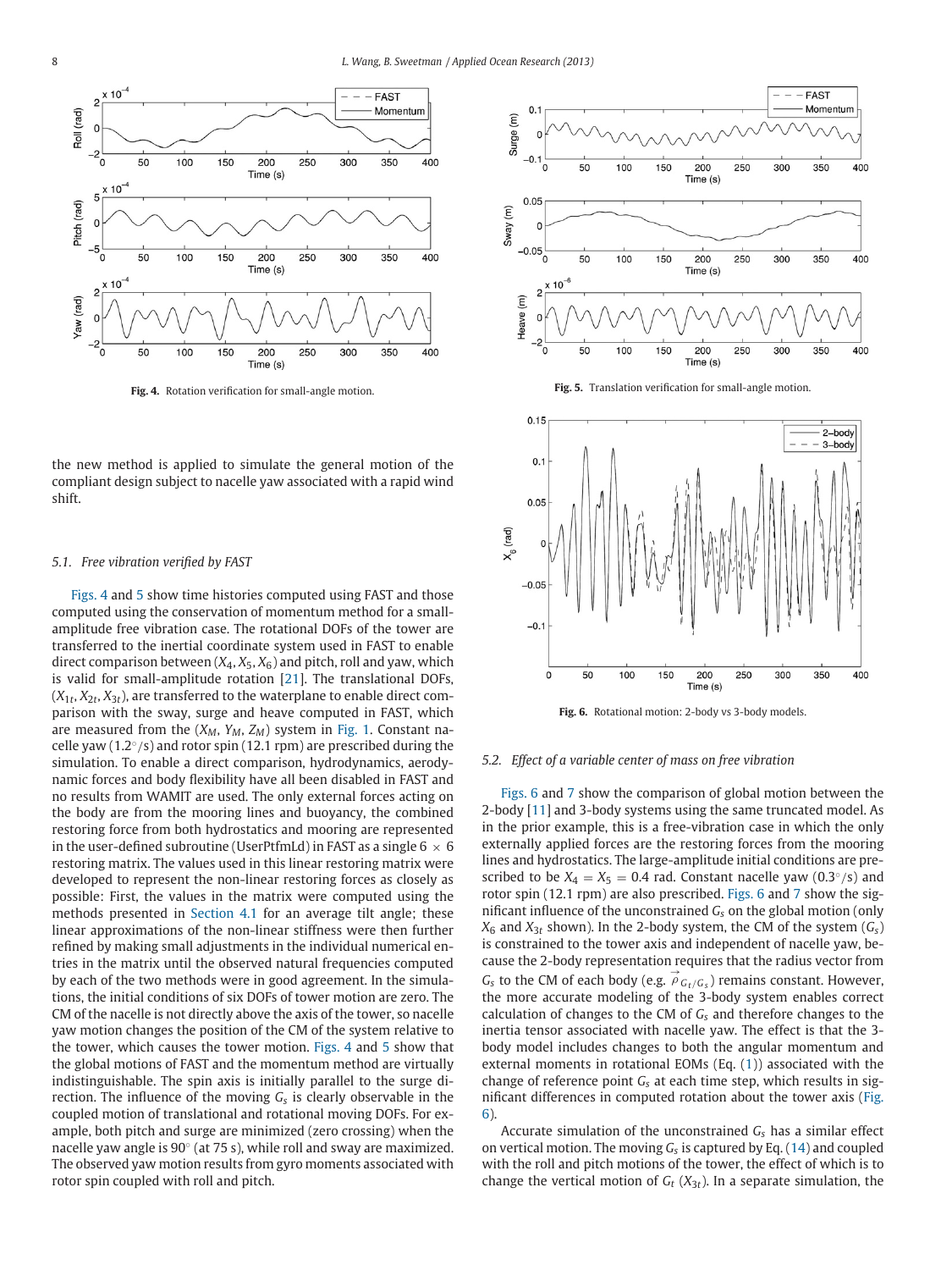<span id="page-8-0"></span>

**Fig. 7.** Translational motion: 2-body vs 3-body models.



**Fig. 8.** Rotation with variable thrust coefficient: 2-body vs 3-body models.

overhang length of the rotor in the 3-body system was adjusted to make the CM of the topsides exactly on the top of the tower, such that the 3-body system effectively degenerates to the 2-body system. In this case, the general motion of the 3-body system matched the 2-body system perfectly (plot of results not shown).

#### *5.3. Forced vibration with nacelle yaw*

Figs. 8–10 show global motion for the same compliant spar model subject to realistic environmental forcing. The mean wind velocity at hub height is 18.2 m/s. Irregular wind velocities are simulated using TurbSim [\[22\]](#page-9-0). The wave environment is represented by a JONSWAP spectrum with a significant wave height of 5.0 m and peak period of 10 sec. The wind is along the negative direction of the *Y*-axis during the first 100 s and then suddenly shifts by  $\pi/4$  rad towards the negative *X* direction in the *XOY* plane. The wind shift causes the nacelle yaw control to activate at 100 s, yaw the nacelle at a constant 0.3◦/s, and then deactivate at around 250 s. Wave forces are computed using the Morison equation from a first-order time-domain representation of irregular waves simulated directly from the wave spectrum using a uniform phase distribution. The inertia coefficient *Cm* in Eq. [\(22\)](#page-6-0) is assumed to be 2.0; the added mass coefficient  $C_a$  is assumed to be 1.0; the drag coefficient  $C_d$  is assumed to be 0.6. Fig. 8 shows simulation results of 1-2-3 sequenced Euler angles, in which wind forces are computed using the variable thrust coefficient based on [Fig.](#page-6-0) 3. Fig. 9 shows the associated motion of  $G_t$  measured from the global coordinate system  $(X, Y, Z)$ . The nonzero means of  $X_4$  and  $X_3$ indicate that the tower is always leaning away from the wind. The change in the mean of  $X_5$  from zero to nonzero is due to the wind shift. Figs. 8 and 9 also compare the response computed using the 2 and 3-body models subject to identical environmental forcing. Visible differences in the response appear only late in the 500-second timehistory, indicating that for this case of realistic environmental forcing it is a reasonable assumption to effectively constrain  $G<sub>s</sub>$  to a fixed point on the tower. Fig. 10 shows the results of a simulation in which wind forces are computed using a fixed thrust coefficient of  $C_T = 0.15$  in Eq. [\(19\)](#page-5-0). Both the sway of  $G_s(X_1)$  and roll of the tower  $(X_5)$  clearly show the transition of mean between 100 s and 250 s. The positive damping introduced by fixed thrust coefficient decreases both the maxima and the envelope of the motion considerably, as was previously noted by Nielsen and Hanson [\[16\]](#page-9-0).



**Fig. 9.** Translation with variable thrust coefficient: 2-body vs 3-body models.



**Fig. 10.** Motion with fixed thrust coefficient.

## **6. Conclusions**

A new formulation of multibody dynamics has been developed to directly apply the conservation of angular momentum to a 3-body representation of an entire compliant floating wind turbine system